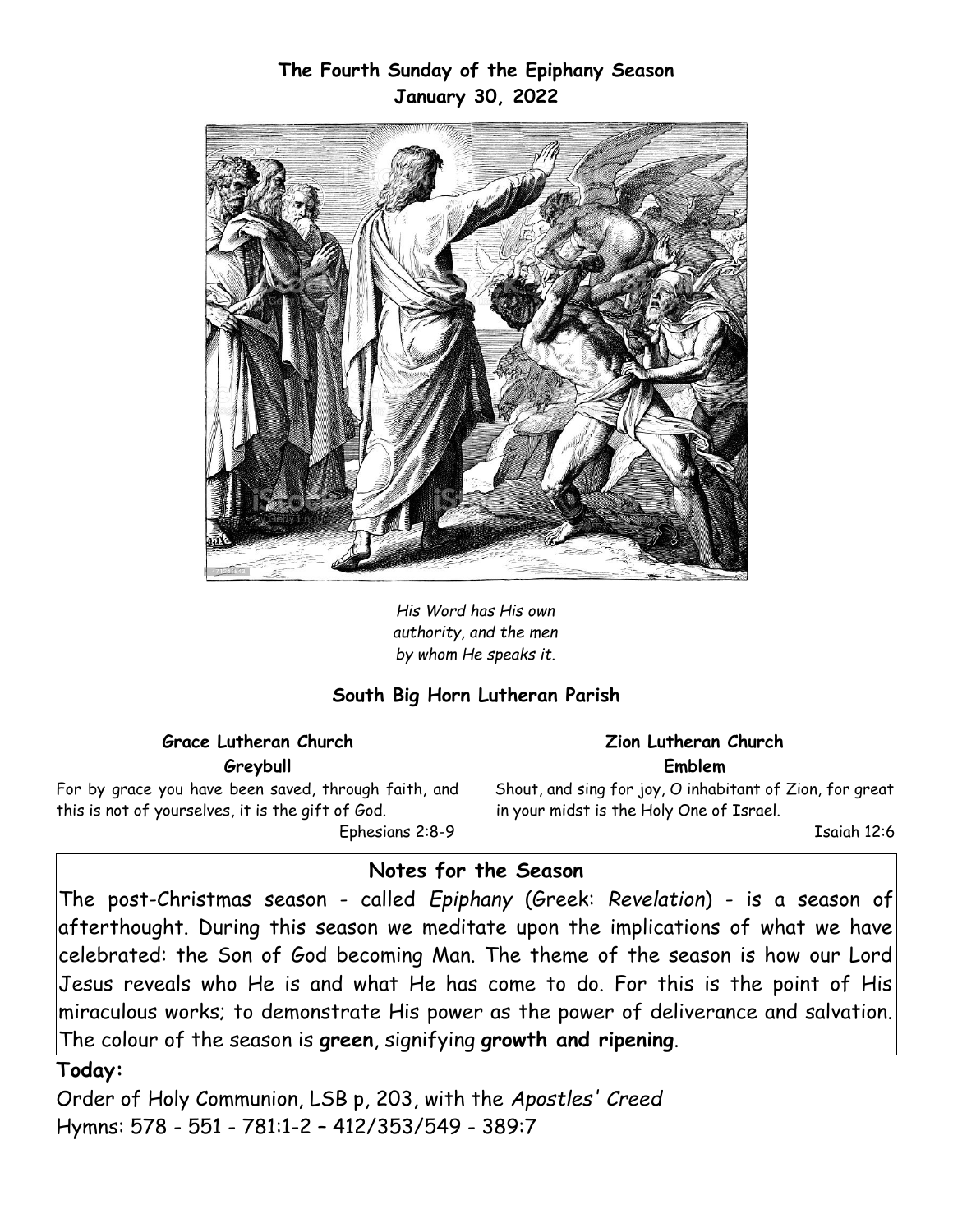### **About Holy Communion**

In the Sacrament we are made one with the risen Christ, and with each other. According to Holy Scripture, oneness in faith and confession is a precondition for such unity. As such, only Christians who share our faith and confession, and who therefore belong to congregations in the fellowship of the Lutheran Church-Missouri Synod, will commune in our church. **Visitors wishing to receive the sacrament** - please speak with Pastor prior to the service. We ask that our guests be respectful of our faith. **We sincerely welcome our visitors**; we assure you that we uphold this practice *also* out of concern for *your* spiritual welfare, and that our Pastor would love to study Scripture with you and help you embrace the full counsel of God, so that we can celebrate the Sacrament in a manner pleasing to God and beneficial for us all.

## **Just so we do not forget:**

*What do you believe about the Office of the Keys?*

I believe that when the called ministers of Christ deal with us by His divine command, in particular when they exclude openly unrepentant sinners from the Christian congregation and absolve those who repent of their sins and want to do better, this is just as valid and certain, even in Heaven, as if Christ our dear Lord dealt with us Himself. *Of the Small Catechism*

**This we believe** *– from the Confessions of our Church*

The Gospel assigns those who preside over churches the command to teach the Gospel, to forgive sins, to administer the Sacraments, and also to exercise jurisdiction (that is: the command to excommunicate those whose crimes are known and to absolve those who repent). *Of "The Power and the Primacy of the Pope"*

**Free will offering at Grace today** in favour of the Community Outreach Fund. A basket has been set up for your gift at the entry to the Sanctuary.

**Regular Voters' Meeting** in both our churches today after worship. Lunch at Zion, sponsored by Thrivent.

**TTGNAJ Convocation in Casper** February 11-12. Rev Dr. Adam Koontz of Concordia Theological Seminary will be speaking on how the Church can and should respond to increasing hostility from society, particularly in connection with the confusion in common culture about sexual identity and bilogy. Folders with further information are available. The deadline for registration is *tomorrow.*

**A Life Thought from Lutherans for Life:** Physician-assisted suicide prizes autonomy. Abortion prioritizes "my body, my choice." But Christlike love "endures all things" and "does not insist on its own way" (1 Corinthians 13:5, 7). Only this love, which speaks truth, shows hope, and shares joy, can unshackle hearts from the demonic deception of using death as a solution (Luke 4:35). The Gospel love of Him who knows all before any are born (Jeremiah 1:5) changes minds and saves lives.